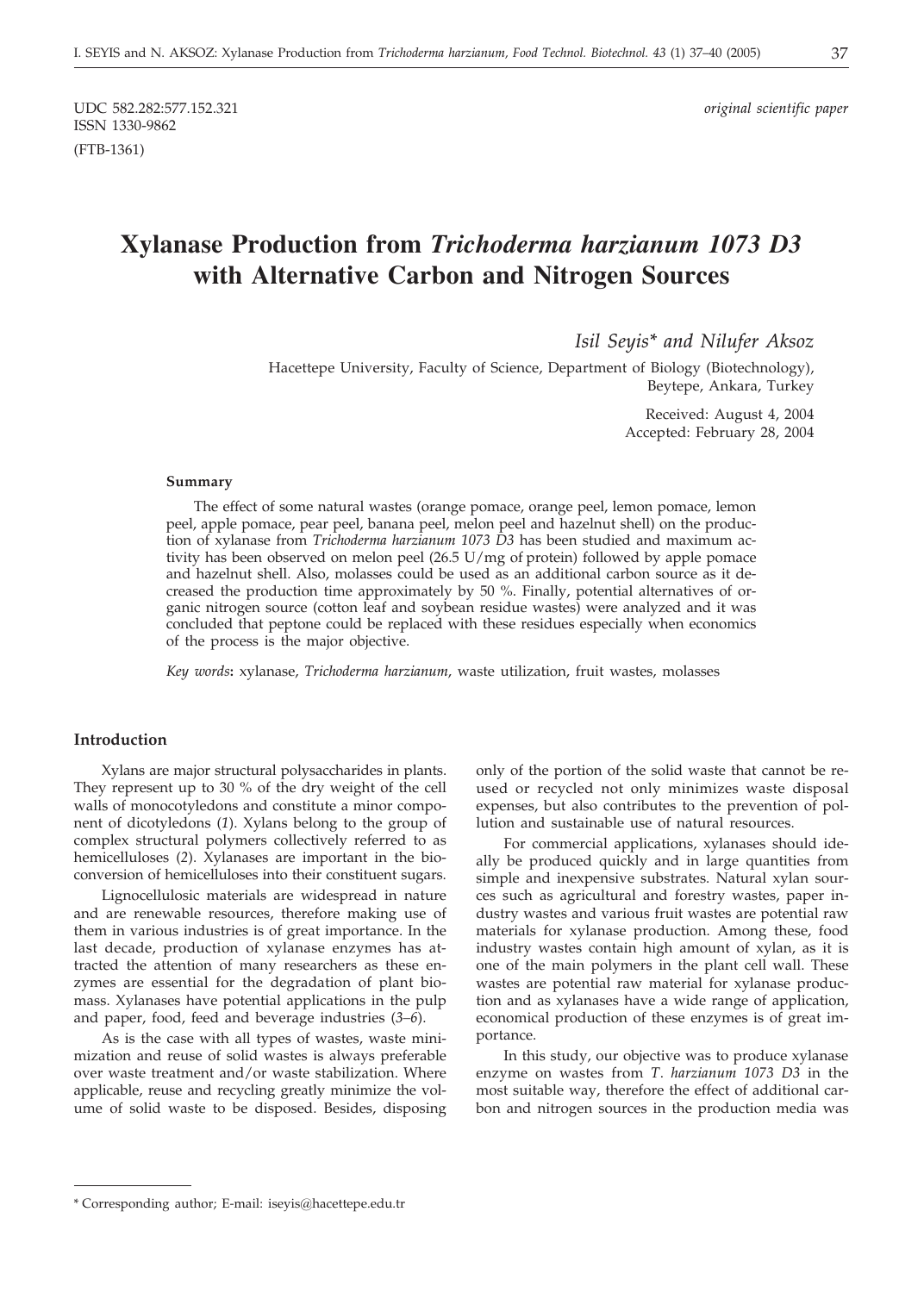investigated. In this respect, xylanase production on some natural wastes in the absence of xylan in the production media was investigated in order to minimize raw material costs. Besides, agricultural and domestic wastes can be converted into useful products.

#### **Materials and Methods**

## *Microbial strain*

In this study, *T*. *harzianum 1073 D3* from Marmara Research Center was used for the production of the xylanase enzyme. Stock cultures were maintained on potato dextrose agar at 4 °C.

#### *Medium*

Medium described by Kim *et al*. (*7*) was used with some modifications for growth and enzyme production. Medium contained (in g/L); proteous peptone 0.5, urea 0.3, KH<sub>2</sub>PO<sub>4</sub> 0.2, CaCl<sub>2</sub> 0.3, Tween-80 0.2, (NH<sub>4</sub>)<sub>2</sub>SO<sub>4</sub> 1.4,  $MgSO<sub>4</sub>·7H<sub>2</sub>O$  0.3 and 1 % of birchwood xylan (Sigma) as carbon source. Medium, at pH=5, was sterilized in autoclave at 121 °C, 1.5 atm for 15 min and trace element solution at 0.1 % concentration was added. The trace element solution contained (in  $g/L$ ): FeSO<sub>4</sub> 0.05, ZnSO<sub>4</sub>·7H<sub>2</sub>O 0.014,  $CoCl<sub>2</sub>$  0.02, MnSO<sub>4</sub> 0.016.

#### *Inoculation*

One-mL spore suspensions containing 15·106 spores were inoculated into 100-mL growth medium. Incubations were carried out at 30 °C in 7 days on a rotary shaker (150 rpm).

#### *Enzyme activity*

The enzyme activity was measured similarly to the method described by Khanna and Gauri (*8*) using 0.1 M sodium acetate buffer at pH=5. The culture filtrate was centrifuged at 7200 rpm for 15 min and used as the enzyme sample. One mL of 1 % xylan solution and 0.5 mL of enzyme sample were mixed in the reaction tubes and the mixture was incubated for 30 min at 37 °C prior to centrifugation. The amount of reducing sugar in the reaction tubes was measured using the dinitrosalicylic acid (DNS) method described by Miller (*9*). The absorbance was read at 550 nm using Jenway, 105 UV/VIS spectrophotometer.

The amount of reducing sugar was calculated from the standard curve based on the equivalent amount of glucose. One unit of xylanase activity was described as the amount of enzyme producing  $1 \mu$ mol of reducing sugar in 1-mL medium in 1 min under standard test conditions. The amount of protein was determined by Lowry method (*10*) and calculated from the standard curve based on bovine serum albumin.

#### *Alternative carbon sources*

Xylan was replaced with 2.5 % of orange pomace, orange peel, lemon pomace, lemon peel, apple pomace, pear peel, banana peel, melon peel and hazelnut shell separately after dehydration. Then, xylan in the production medium was replaced with 1 % molasses, which is one of the major wastes of sugar industry. Finally, production medium was prepared by adding 0.2 % molasses containing 1 % of xylan and xylanase specific activities were determined at 5, 6, 7, 8, 9 and 10 days.

#### *Alternative nitrogen sources*

Peptone was replaced with: 0.1 % cotton leaf residue; 0.1 % soybean residue; and 0.05 % cotton leaf residue and 0.05 % soybean residue mixture. Incubations were carried out at 30 °C in 7 days on a rotary shaker (150 rpm).

#### **Results and Discussion**

Xylanases are produced by many different types of microorganisms such as *Trichoderma*, *Bacillus*, *Aspergillus*, *Penicillium, Schizophyllum, Aureobasidium* and *Talaromyces* spp. In similar studies it was concluded that *Trichoderma* spp. are effective producers of xylanase (*11–16*).

The majority of the previous studies on xylanases concentrate mainly on enzyme production and characterization rather than economics of the process (*15,17– 22*). However, economics of the process should also be taken into account especially for commercial applications. Indeed, the use of carbon sources such as purified xylan would be too expensive to produce xylanolytic enzymes. Therefore, more research should be carried out on economical production of xylanases.

In this respect, different wastes (orange pomace, orange peel, lemon pomace, lemon peel, apple pomace, pear peel, banana peel, melon peel and hazelnut shell) were tested and maximum activity was observed on melon peel followed by apple pomace and hazelnut shell (Fig. 1). There is a limited number of studies on this subject in literature, among which the most similar one is carried out with the banana plant residue (*23*). Also apple pomace was used for xylanase production



**Fig. 1.** Effect of different xylan sources on xylanase production. Incubations were carried out at 30 °C for 7 days on a rotary shaker (150 rpm). Results are the averages of three studies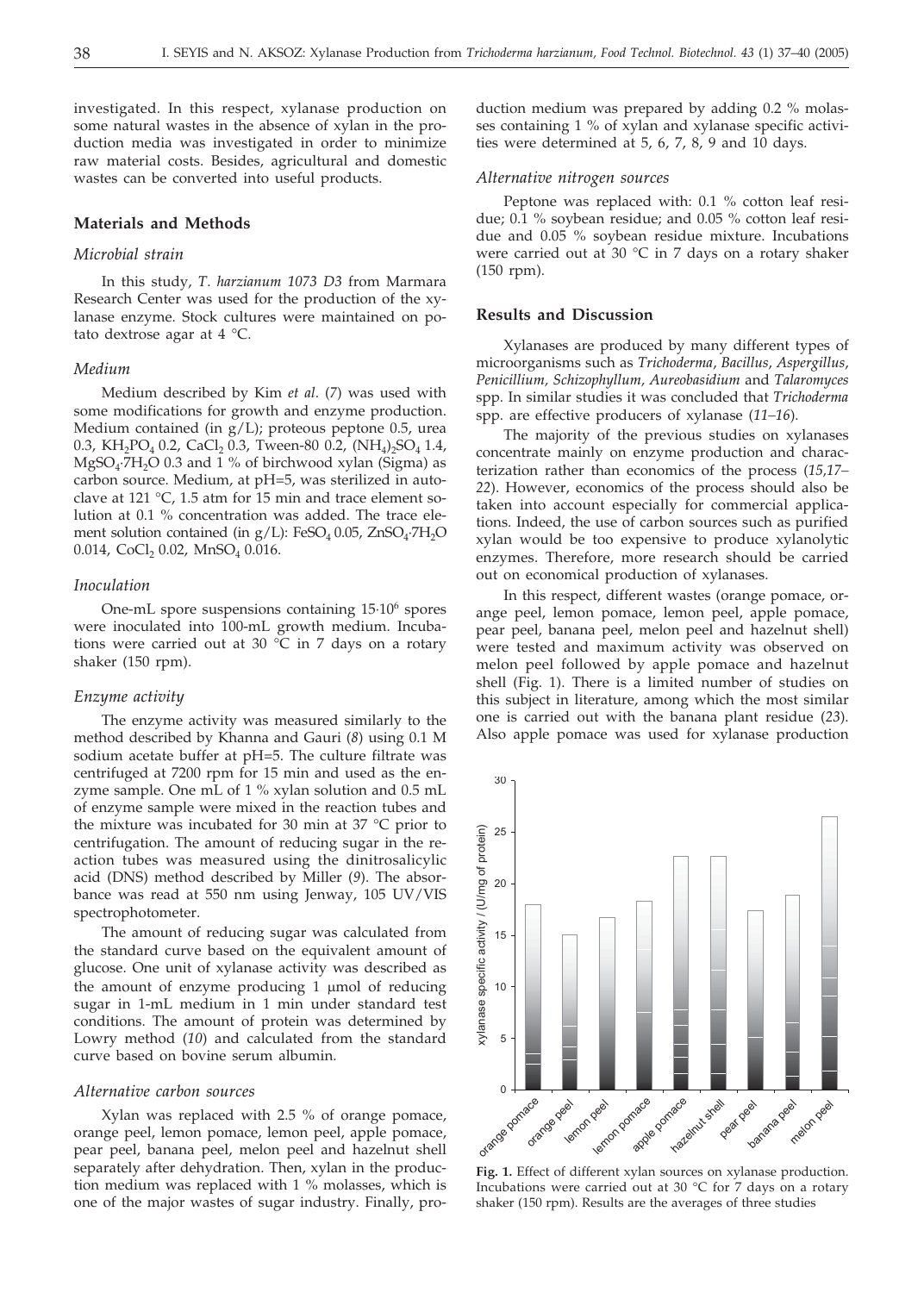from *Chaetomium globosum* and *Aspergillus niger* in several media containing combinations of different carbon sources (*24*). In a study carried out by Villas-Boas *et al*. (*25*), xylanase production on apple pomace from *Candida utilis* was found to be comparatively low. In addition, apple pomace was used in the production of some other enzymes as well as xylanase (*26,27*).

In a study carried out with *Streptomyces actuosus A-151*, it was concluded that the addition of orange peel to the culture medium enhances the production efficiency of xylanase (*28*). But our experimental results reveal that orange pomace was more efficient when compared to orange peel. In another study, xylanase was produced on banana agricultural waste from *Pleurotus* sp. (*29*).

On the other hand, molasses is the main by-product in the sugar industry, which can be used as an economical carbon source for the fermentation process, and is composed of inorganic and organic nutrients and vitamins as well as carbohydrates. For that reason, xylan in the production medium was replaced with molasses, which contains high amount of sucrose, in order to investigate the effect of molasses on xylanase production, and it was observed that xylanase activity was 27.9 U/ mg of protein. Next, molasses was added to the medium containing 1 % of xylan as an additional carbon source. Xylanase specific activity was determined on days 5–10 and it was observed that the activity reached its maximum value (45.2 U/mg of protein) at the end of day 7 (Fig. 2). However, for the medium containing only xylan, activity was 46.3 U/mg of protein on the 13th day. In a similar study, in which the only carbon source in the medium was xylan, the maximum activity was on the 13th day (*30*). Therefore, utilizing molasses for the production of xylanase is economical, needs shorter production time and is environmentally sound because it reduces the amount of waste.



**Fig. 2.** Effect of incubation time on xylanase production. Incubations were carried out at 30 °C for 10 days on a rotary shaker (150 rpm). Results are the averages of three studies

The major organic nitrogen source used in xylanase production from *T*. *harzianum 1073 D3* was peptone, which was one of the basic constituents in the production media. However, since peptone is a relatively expensive material, more economical nitrogen sources as potential alternatives to peptone were investigated. These alternatives, namely cotton leaf and soybean residue, were added to the production medium both separately and together and xylanase specific activities were determined. When the results presented in Table 1 were investigated, it can be seen that the activities of these alternatives were lower than the activity of peptone. However, as those nitrogen sources are economical compared to peptone, they can be reasonable alternatives for the production of xylanase in industrial scale, where peptone is not preferred due to its high cost. In a study carried out by Bakir *et al*. (*31*) soybean bagasse was used as both the nitrogen and carbon source in the enzyme production medium and xylanase was produced by *Rhizopus oryzae*.

Table 1. Effect of cotton leaf and soybean residues on xylanase synthesis

|                                                      | Xylanase specific<br>activity/(U/mg)<br>of protein) |
|------------------------------------------------------|-----------------------------------------------------|
| Medium containing peptone                            | 44.9                                                |
| Medium containing cotton leaf residue                | 22.1                                                |
| Medium containing soybean residue                    | 21.8                                                |
| Medium containing cotton leaf and<br>soybean residue | 23.4                                                |

### **Conclusion**

It can be concluded that among the studied wastes that would replace xylan, melon peel has the maximum activity followed by apple pomace and hazelnut shell. These waste materials constitute a renewable resource and can serve as an abundant and inexpensive carbon source. It was also observed that peptone can be replaced with cotton leaf and soybean residues where appropriate. This observation is interesting due to the low cost of these nitrogen sources. As a result, the use of the above-mentioned wastes in the production of xylanase would decrease the cost of production in an environmentally sound manner.

#### **References**

- *1.* K.K.Y. Wong, L.U.L. Tan, J.N. Saddler, Multiplicity of β-1,4 xylanase in microorganisms functions and applications, *Microbiol. Rev. 52* (1988) 305–317.
- *2.* K.B. Bastawde, Cellulolytic enzymes of a thermotolerant *Aspergillus terreus* strain and their action on cellulosic substrates, *World J. Microbiol. Biotechnol. 8* (1992) 45–49.
- *3.* S. Subramaniyan, P. Prema, Biotechnology of microbial xylanases: Enzymology, molecular biology, and application, *Crit. Rev. Biotechnol. 22* (2002) 33–64.
- *4.* K.K.Y. Wong, J.N. Saddler, *Trichoderma* xylanases, their properties and application, *Crit. Rev. Biotechnol. 12* (1992) 413–435.
- *5.* J. Buchert, J. Salminen, M. Siika-Aho, M. Ranua, L. Viikari, The role of *Trichoderma reesei* xylanase and mannanase in the treatment of softwood kraft pulp prior to bleaching, *Holzforschung, 47* (1993) 473.
- *6.* D.J. Senior, P.R. Mayers, J.N. Saddler, The interaction of xylanases with commercial pulp, *Biotechnol. Bioeng. 37* (1991) 275–279.